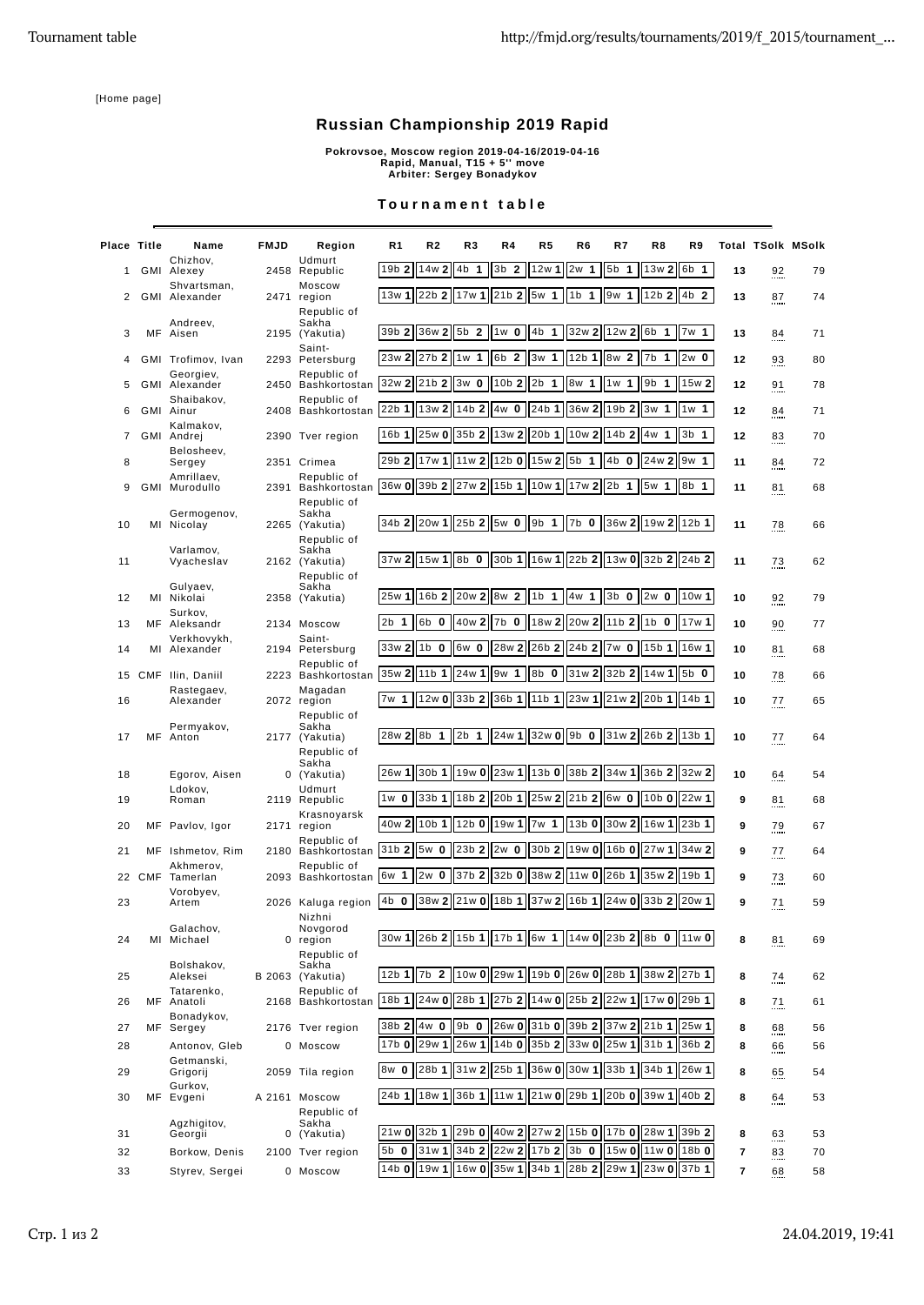| Place Title | Name                     | <b>FMJD</b> | Region                            | R1 | R <sub>2</sub> | R <sub>3</sub> | R4                                                            | R <sub>5</sub> | R <sub>6</sub> | R7 | R8 | R9 |                          |        | Total TSolk MSolk |
|-------------|--------------------------|-------------|-----------------------------------|----|----------------|----------------|---------------------------------------------------------------|----------------|----------------|----|----|----|--------------------------|--------|-------------------|
| 34          | Kardashevsky,<br>Evgenyi | 1973        | Republic of<br>Sakha<br>(Yakutia) |    |                |                | 10w 0 40b 1 32w 0 38w 1 33w 1 37b 2 18b 1 29w 1 21b 0         |                |                |    |    |    | $\overline{\phantom{a}}$ | 64<br> | 53                |
| 35          | Akhmetzyanov,<br>Arslan  | 1918        | Republic of<br>Bashkortostan      |    |                |                | 15b 0 37w 1 7w 0 33b 1 28w 0 40b 2 39w 2 22b 0 38w 1          |                |                |    |    |    | $\overline{\phantom{a}}$ | 61<br> | 49                |
| 36          | Grigoriev,<br>Nikolav    | 2091        | Republic of<br>Sakha<br>(Yakutia) | 9b | 3 <sub>b</sub> |                | 0 30w 1 16w 1 29b 2 6b 0 10b 0 18w 0 28w 0                    |                |                |    |    |    | 6                        | 83<br> | 70                |
| 37          | Greb, Anton              |             | Krasnovarsk<br>0 region           |    |                |                | 11b 0 35b 1 22w 0 39w 2 23b 0 34w 0 27b 0 40w 2 33w 1         |                |                |    |    |    | 6                        | 61<br> | 50                |
| 38          | Zarovniaev.<br>Vitalii   | 0           | Republic of<br>Sakha<br>(Yakutia) |    |                |                | 27w 0  23b 0  39w 2  34b 1  22b 0  18w 0  40w 2  25b 0  35b 1 |                |                |    |    |    | 6                        | 61<br> | 51                |
| 39          | Markin, Vasiliy          | A 1902      | Bryansk<br>region                 |    |                |                | 3w 0 9w 0 38b 0 37b 0 40b 2 27w 0 35b 0 30b 1 31w 0           |                |                |    |    |    | 3                        | 67<br> | 54                |
| 40          | Patrushev.<br>Andrey     | 0           | Perm region                       |    |                |                | 20b 0 34w 1 13b 0 31b 0 39w 0 35w 0 38b 0 37b 0 30w 0         |                |                |    |    |    | $\mathbf{1}$             | 61<br> | 51                |

DraughtsArbiter Pro (v.5.23) (C) A.Curyło/FMJD http://fmjd.org/ Lic: FMJD.GROUP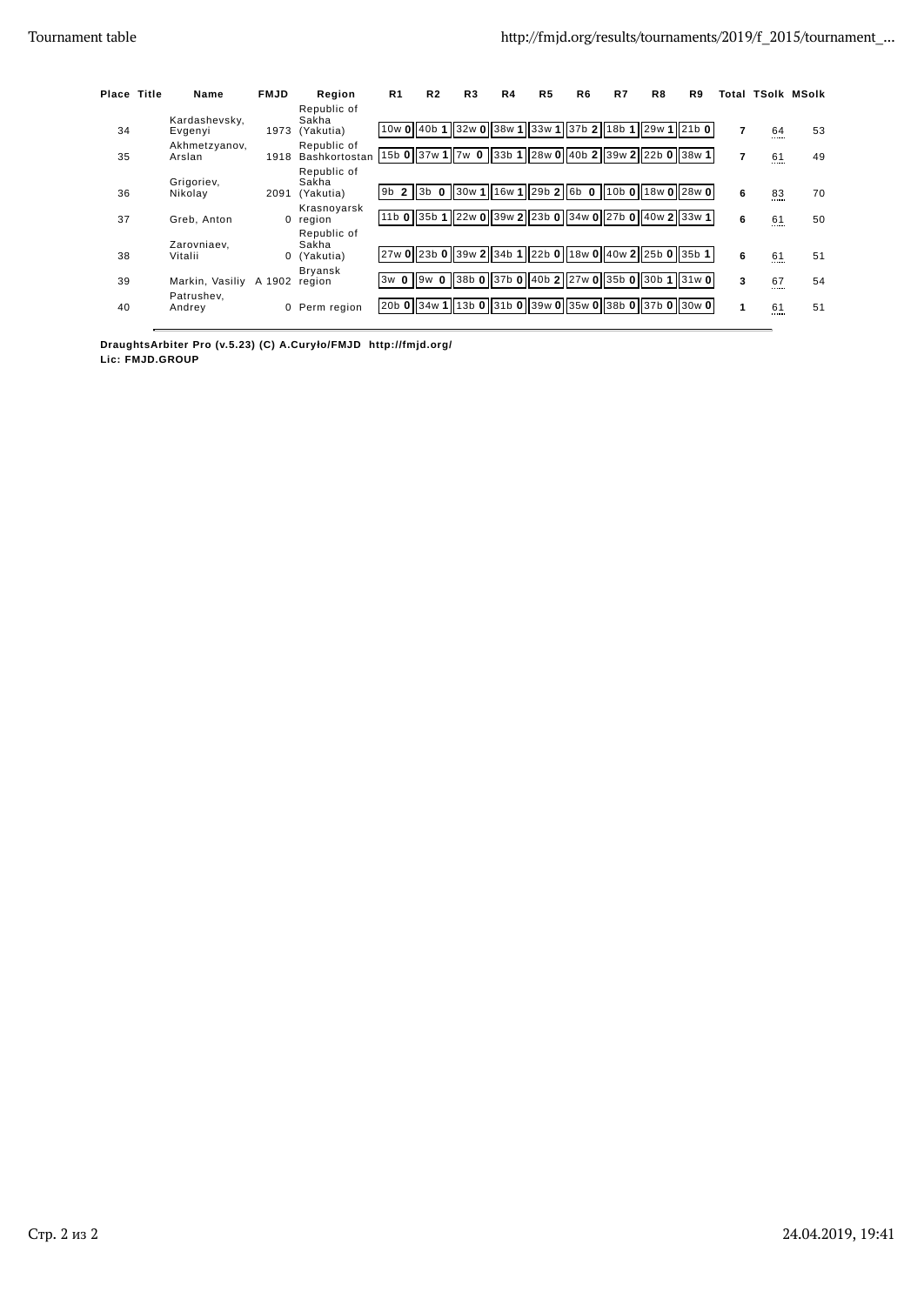[Home page]

## Russian Championship 2019 Women Rapid

Pokrovskoe, Moscow region 2019-04-16/2019-04-16 Rapid, Manual, T15 + 5'' move Arbiter: Sergey Bonadykov

## Tournament table

| Place Title    |              | Name                            | <b>FMJD</b> | Region                                                 | R1                              | R <sub>2</sub>   | R3                                                  | R4                      | R <sub>5</sub>   | R <sub>6</sub>       | R7                | R8               | R9                  |                | <b>Total MSolk MSolk</b> |    |
|----------------|--------------|---------------------------------|-------------|--------------------------------------------------------|---------------------------------|------------------|-----------------------------------------------------|-------------------------|------------------|----------------------|-------------------|------------------|---------------------|----------------|--------------------------|----|
| $\mathbf{1}$   | MI           | Tansykkuzhina,<br>Tamara        |             | Republic of<br>2227 Bashkortostan                      | 15w 2                           | 5b 1             | $10w$ 1                                             | 4b <sub>2</sub>         | 23b <sub>2</sub> | 22w 2                | 2b <sub>1</sub>   | 3w <sub>1</sub>  | 7b 2                | 14             | 87                       | 74 |
| $\overline{c}$ |              | MF Milshina, Elena              |             | Republic of<br>2187 Bashkortostan 26w 2<br>Republic of |                                 | 23b <sub>1</sub> | 24b 2                                               | 10w 2 6w 1              |                  | 5b<br>$\overline{2}$ | 1w <sub>1</sub>   | 8b<br>1          | 3b<br>1             | 13             | 86                       | 72 |
| 3              | MF           | Idrisova, Aygul                 |             | 2220 Bashkortostan<br>Republic of                      |                                 | 25b 2 22w 0      | 15b 1                                               | 17w 2                   | 19b 2 6w 2       |                      | 8b 2              | $1b$ 1           | 2w <sub>1</sub>     | 13             | 84                       | 70 |
| $\overline{4}$ |              | Nogovitsyna,<br>MI Matrena      |             | Sakha<br>2321 (Yakutia)                                | 16w 1                           | 28w 2            | 14b 1                                               | 1w <sub>0</sub>         | 18b 1            | 20b 2                | 22w 2             | $5b$ 1           | 11w 2               | 12             | 80                       | 66 |
| 5              |              | Sobakina,<br>MF Ayyyna          |             | Republic of<br>Sakha<br>2157 (Yakutia)                 | $32w$ 2 $1w$ 1                  |                  | 12b 2                                               | 22b <sub>1</sub>        |                  | 7w 2 2w 0            | $11b$ 1           | 4w 1             | 8w 1                | 11             | 89                       | 75 |
| 6              |              | Shestakova,<br>MF Natalia       |             | Republic of<br>Sakha<br>2179 (Yakutia)                 | 9b 2                            | 8w 2             | 22b <sub>1</sub>                                    | 23w 1                   | $2b$ 1           | 3b <sub>0</sub>      | 16w 2             | 7w <sub>0</sub>  | 19b 2               | 11             | 85                       | 72 |
|                |              | Kolodeznikova.                  |             | Republic of<br>Sakha                                   |                                 |                  |                                                     |                         |                  |                      |                   | 6b 2             | 1w <sub>0</sub>     |                |                          |    |
| 7              |              | MF Aianika                      |             | 2166 (Yakutia)<br>Republic of                          | 31w 2                           | $10b$ 0          |                                                     | 29w 2 14w 2 5b 0        |                  | 12b 2 9w 1           |                   |                  |                     | 11             | 84                       | 70 |
| 8              |              | MFF Ajupova, Rufina             |             | 2086 Bashkortostan 33w 2 6b 0<br>Saint-                |                                 |                  | 28w 2 18b 2                                         |                         |                  | 22w 1 23b 2          | 3w <sub>0</sub>   | 2w <sub>1</sub>  | 5 <sub>b</sub><br>1 | 11             | 80                       | 67 |
| 9              |              | Yurkova, Yulia<br>Gorbacheva,   |             | 1992 Petersburg                                        | 6w 0                            | 33b 2            | 11b 1                                               | 13w 2                   | 10b 1            | 16w 1                | 7b<br>1           | 19w 1            | 17w 2               | 11             | 79                       | 68 |
|                | 10 CMFF Vera |                                 |             | 2068 Moscow<br>Moscow                                  | 34w 2                           | 7w 2             | 1 <sub>b</sub><br>$\mathbf{1}$                      | $2b$ 0                  | 9w 1             | $11b$ 0              | 17w 1             | 16b 2            | 13b 1               | 10             | 87                       | 73 |
|                |              | 11 CMFF Balukova, Olga          |             | 2114 region<br>Saint-                                  | 13w 1                           | 18b 1            | 9w<br>1                                             | 12w 1                   |                  | 24b 2 10w 2          | 5w 1              | 17b1             | 4 <sub>b</sub><br>0 | 10             | 82                       | 70 |
| 12             |              | MF Leopoldova, Nika             |             | 2236 Petersburg<br>Republic of                         | 18b 1                           | 16w 2            | 5w 0                                                | $11b$ 1                 | 30b 2            | 7w 0                 | 13b 0             | 28w 2            | 22b <sub>2</sub>    | 10             | $75\,$                   | 64 |
| 13             |              | Skriabina,<br>Angelina          |             | Sakha<br>0 (Yakutia)<br>Republic of                    | 11b 1                           | $20b$ 0          | 34w 2                                               | $9b$ 0                  | 21b 1            | 30w 2                | 12w 2             | $15b$ 1          | 10w 1               | 10             | $\frac{75}{2}$           | 64 |
|                |              | Aprosimova,<br>14 CMFF Sandaara |             | Sakha<br>2165 (Yakutia)                                | 30b <sub>2</sub>                | 24w 1            | 4w 1                                                | $7b$ 0                  | 20w 1            | 19b 1                | 15b 1             | 22b <sub>1</sub> | 23w 2               | 10             | $74$                     | 62 |
| 15             |              | MIF Teterina. Tatiana           |             | 2032 Moscow                                            | $1b$ 0                          | 32w 2            | 3w 1                                                | 20w 1                   | 16b 1            | 25b <sub>1</sub>     | 14w 1             | 13w 1            | $21b$ 1             | 9              | 82                       | 68 |
| 16             |              | MIF Borkowa, Marina             |             | 2066 Tver region                                       | 4b 1                            | $12b$ 0          | 27w <sub>2</sub>                                    | 24w 2                   | 15w 1            | 9b <sub>1</sub>      | 6b 0              | 10w <sub>0</sub> | 25b <sub>2</sub>    | 9              | $79$                     | 67 |
| 17             |              | GMIF Nakhova, Ksenia            |             | Republic of<br>Sakha<br>2147 (Yakutia)                 | 24w <sub>0</sub>                | 27w 2            | 19b 1                                               | $3b$ 0                  |                  |                      | 31w 2 18w 2 10b 1 | 11w 1            | $9b$ 0              | 9              | $78$                     | 65 |
| 18             |              | Chirkova,<br>MFF Ekaterina      |             | 2059 Tver region                                       |                                 |                  | 12w 1 11w 1 25b 2 8w 0 4w 1 17b 0 21w 2 23b 1 20b 1 |                         |                  |                      |                   |                  |                     | 9              | 78                       | 66 |
| 19             |              | Fedorova,<br>Tunaara            |             | Republic of<br>Sakha<br>2102 (Yakutia)                 | $28b$ 0                         | 30w 2            | 17w 1                                               | 29b 2                   | 3w <sub>0</sub>  | 14w 1                | 26b <sub>2</sub>  | 9b <sub>1</sub>  | 6w 0                | 9              | 76                       | 63 |
| 20             |              | Arkhangelskaya,<br>Anastasiya   |             | Udmurt<br>2077 Region                                  | 27b 1 13w 2                     |                  | 23w 0                                               | 15b 1 14b 1 4w 0        |                  |                      | 29b 2             | 25w 1            | 18w 1               | 9              | 74                       | 62 |
| 21             |              | Fedorova,<br>Marianna           |             | Republic of<br>Sakha<br>1909 (Yakutia)                 | 22w 0                           | 25w 0            | 31b 1                                               | 27b <sub>2</sub>        | 13w 1            | 28w 2                | 18 <sub>b</sub> 0 | 26w 2            | 15w 1               | 9              | 67                       | 57 |
| 22             |              | Azarova,<br>MIF Nurguyana       |             | Republic of<br>Sakha<br>2152 (Yakutia)                 | 21b <sub>2</sub>                | 3b <sub>2</sub>  | 6w 1                                                | 5w 1                    | 8b 1             | $1b$ 0               | $4b$ 0            | 14w 1            | 12w 0               | 8              | 92                       | 78 |
| 23             |              | Osipova,<br>MIF Christina       |             | Republic of<br>2130 Bashkortostan                      | 29b 2 2w 1 20b 2 6b 1 1w 0 8w 0 |                  |                                                     |                         |                  |                      |                   |                  | 25b 1 18w 1 14b 0   | 8              | 85                       | 71 |
|                |              | Tavlykaeva,<br>24 CMFF Rufina   |             | Republic of<br>1908 Bashkortostan 17b 2                |                                 | 14b 1            | 2w <sub>0</sub>                                     | $16b$ $0$               |                  | 11w 0 26b 0          | 34w 2             | 30w 2            | $28b$ 1             | 8              | 73                       | 60 |
| 25             |              | Mukhametianova,<br>Aigiza       |             | Republic of<br>2023 Bashkortostan                      | 3w <sub>0</sub>                 | 21b <sub>2</sub> | 18w 0                                               | 28b 1                   | 32b 2            | 15w 1                | 23w 1             | $20b$ 1          | 16w 0               | 8              | 73                       | 60 |
| 26             |              | MIF Georgieva, Guzel            |             | Republic of<br>1993 Bashkortostan 2b 0                 |                                 |                  | 29w 0 32b 2 31w 1 28b 1 24w 2 19w 0 21b 0 33w 2     |                         |                  |                      |                   |                  |                     | 8              | 63                       | 50 |
| 27             |              | Babkina,<br>Anastasiya          |             | Krasnovarsk<br>0 region                                | 20w 1                           | 17b 0            | 16b 0                                               | 21w 0                   | 29w 1            | 33b 2                |                   | 28b 0 34b 2      | 32w 2               | 8              | 59                       | 50 |
| 28             |              | Shishigina, Anna                |             | Republic of<br>Sakha<br>0 (Yakutia)                    | 19w 2                           | 4b 0             | 8b<br>$\mathbf 0$                                   | 25w1                    | 26w 1            | $21b$ 0              | 27w 2             | $12b$ 0          | 24w 1               | 7              | $\frac{75}{100}$         | 63 |
| 29             |              | Sipovich, Marina                |             | Saint-<br>1869 Petersburg                              | 23w 0 26b 2                     |                  | 7b 0                                                | 19w 0                   | $27b$ 1          | 31b 2                | 20w <sub>0</sub>  | $33b$ $0$        | 34w 2               | 7              | 62                       | 51 |
| 30             |              | Beller, Ekaterina               |             | Republic of<br>1969 Bashkortostan 14w 0 19b 0          |                                 |                  | 33w 2 34b 2                                         |                         |                  | 12w 0 13b 0          | 32w 1             |                  | 24b 0 31w 2         | $\overline{7}$ | 61                       | 51 |
| 31             |              | Gazizova, Adelia                |             | Republic of<br>1981 Bashkortostan                      | 7b 0                            | 34w 1            | 21w 1                                               | $26b$ 1                 | 17b 0            | 29w 0                | 33w 2             | $32b$ 0          | $30b$ 0             | 5              | 60                       | 49 |
| 32             |              | Kardashevskaia,<br>Alina        |             | Republic of<br>Sakha<br>1926 (Yakutia)                 | 5b 0                            |                  | 15b 0 26w 0                                         | 33b 2 25w 0 34w 0 30b 1 |                  |                      |                   |                  | 31w 2 27b 0         | 5              | 60                       | 49 |